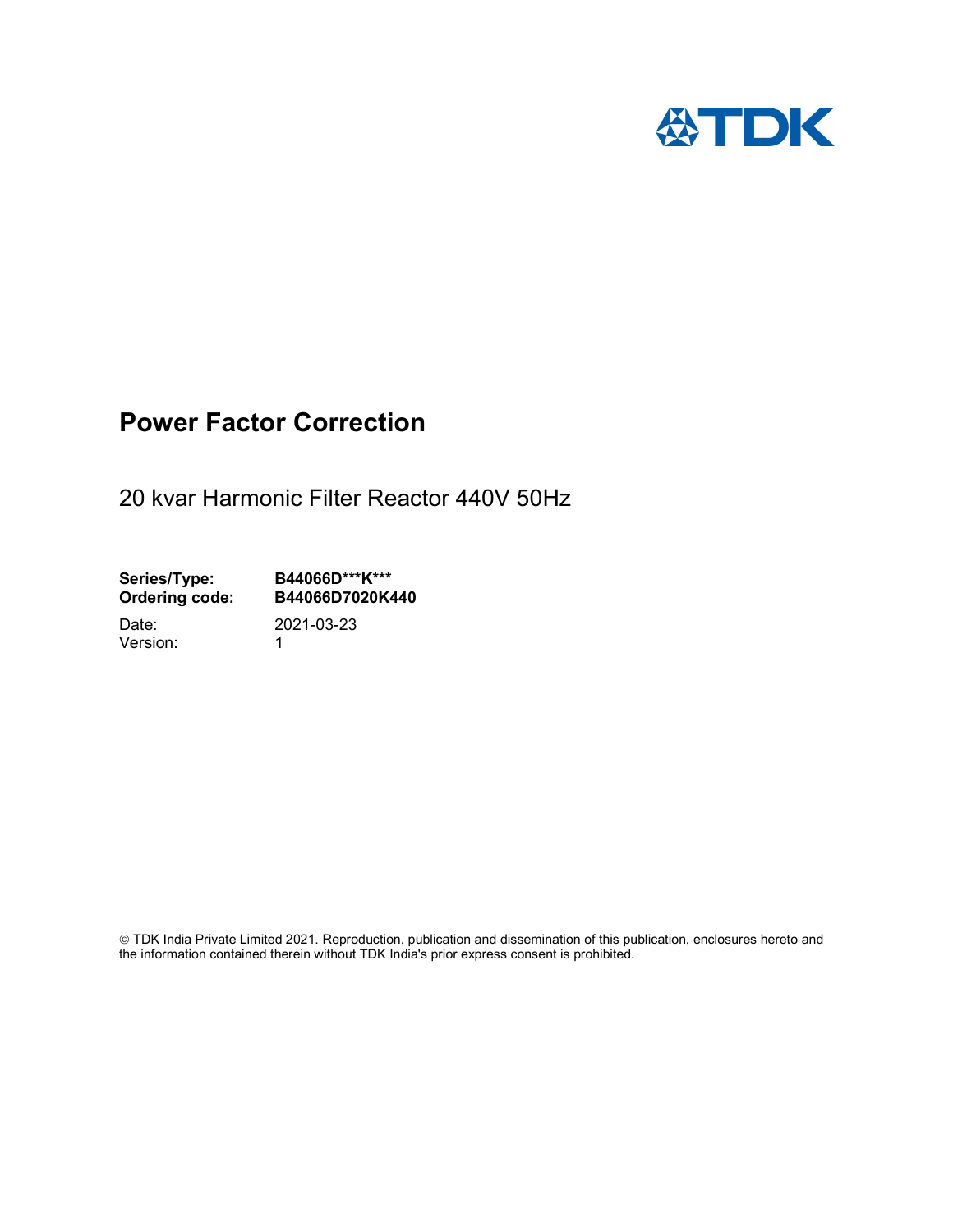# TDK

### Power Factor Correction and Content of the Content of the B44066D7020K440

#### 20 kvar Harmonic Filter Reactor 440V 50Hz<br>B44066D\*\*\*K\*\*\*

#### **Characteristics**

- $\blacksquare$  Highest linearity
- Temperature control via micro switch in inner coil
- $\blacksquare$  Highest life time by high quality materials
- **Low losses**
- $\blacksquare$  High overloading capability
- Safety device, temperature micro switch
- **Aluminium winding**
- **Low noise**



| Technical data                                  |                |             |  |
|-------------------------------------------------|----------------|-------------|--|
| De-tuning factor p                              | $\overline{7}$ | %           |  |
| Effective filter output $Q_C$                   | 20             | kvar        |  |
| Rated voltage $V_R$ <sup>1)</sup>               | 440            | V           |  |
| Rated frequency f                               | 50             | Hz          |  |
| Ambient temperature / Insulation class          | 40 / H         | $^{\circ}C$ |  |
| Capacitance C delta (tot.)                      | 305.81         | μF          |  |
| Inductivity L                                   | $3 \cdot 2.32$ | mH          |  |
| Fundamental current 11 <sup>3)</sup>            | 27.81          | A           |  |
| Linear up to $4$ )                              | 45.40          | A           |  |
| Effective current $IRMS$ <sup>2)</sup>          | 29.79          | A           |  |
| Rated harmonic voltages (3rd/5th/7th/11th/13th) | 0.5/6/5/3.5/3  | $\%$        |  |
| Temperature protection (NC)                     | yes            |             |  |
| Total losses $P_D$                              | 110            | W           |  |
| Total weight                                    | 17             | kg          |  |

<sup>1)</sup> Voltage rise up to 106% of rated voltage is considered in current  $I_{\text{eff}}$ .

<sup>2)</sup>  $I_{eff} = \sqrt{(I_1^2 + I_3^2 + ... I_x^2)}$ 

<sup>3)</sup>  $11 = 1.06$   $\cdot$   $I_R$  ( $I_R$  = Capacitor current 50Hz)

<sup>4)</sup> Linear current =  $1.73$   $\cdot$  I<sub>R</sub> (I<sub>R</sub> = Capacitor current 50Hz)

#### **Connection**

| Line                | l 1U1-1V1-1W1       |
|---------------------|---------------------|
| Capacitors          | l 1U2-1V2-1W2       |
| Temperature control | <u> 4 ຕ</u><br>ے- ا |

#### Reference standard IEC60076-6

CAP FILM ES PFC PM 2021-03-23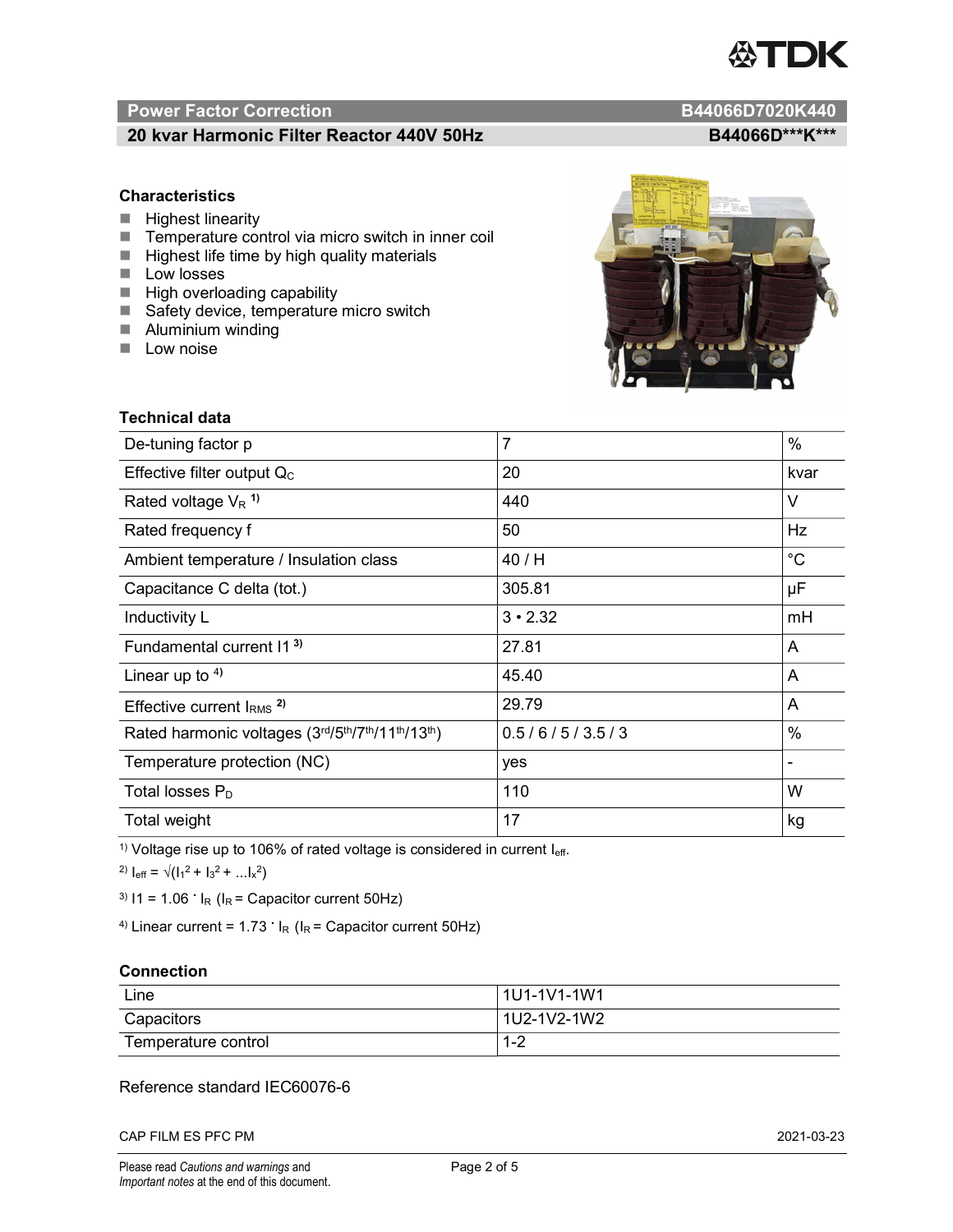

#### Power Factor Correction and B44066D7020K440

#### 20 kvar Harmonic Filter Reactor 440V 50Hz BA4066D\*\*\*K\*\*\*

#### Dimensional drawings



#### **Dimensions**

| L/mm  | 225          | b/mm  | 112       |
|-------|--------------|-------|-----------|
| H/mm  | 205          | e/mm  | $100 + 5$ |
| W/mm  | $175 + 5$    | d1/mm | 10.8      |
| 11/mm | 190          | d2/mm | 15.5      |
| 12/mm | 190          | A     | 175       |
| n1/mm | 150          | B     | 95        |
| n2/mm | $97.8 \pm 3$ | Ø     | 8.5       |

#### Cautions and warnings

- Do not install the reactor in case of any visible damages.
- $\blacksquare$  Installation must be done by skilled personnel only.
- Do not use or store harmonic filter reactors in corrosive atmosphere, especially where chloride gas, sulphide gas, acid, alkali, salt or similar substances are present.
- $\Box$  Do not touch the device during operation: all electrically active parts of this equipment such as windings, electronic components, leads, fuses and terminals carry a dangerous voltage which can lead to burns or electric shock.
- Covers which protect these electrically active parts from being touched must not be opened or removed during operation.
- Before any assembly or maintenance work is started, all installations and equipment must be disconnected from the power source.
- Noncompliance with these instructions may lead to death, serious injury or major damage to equipment.

#### FAILURE TO FOLLOW CAUTIONS MAY RESULT, WORST CASE, IN PREMATURE FAILURES OR PHYSICAL INJURY.

#### CAP FILM ES PFC PM 2021-03-23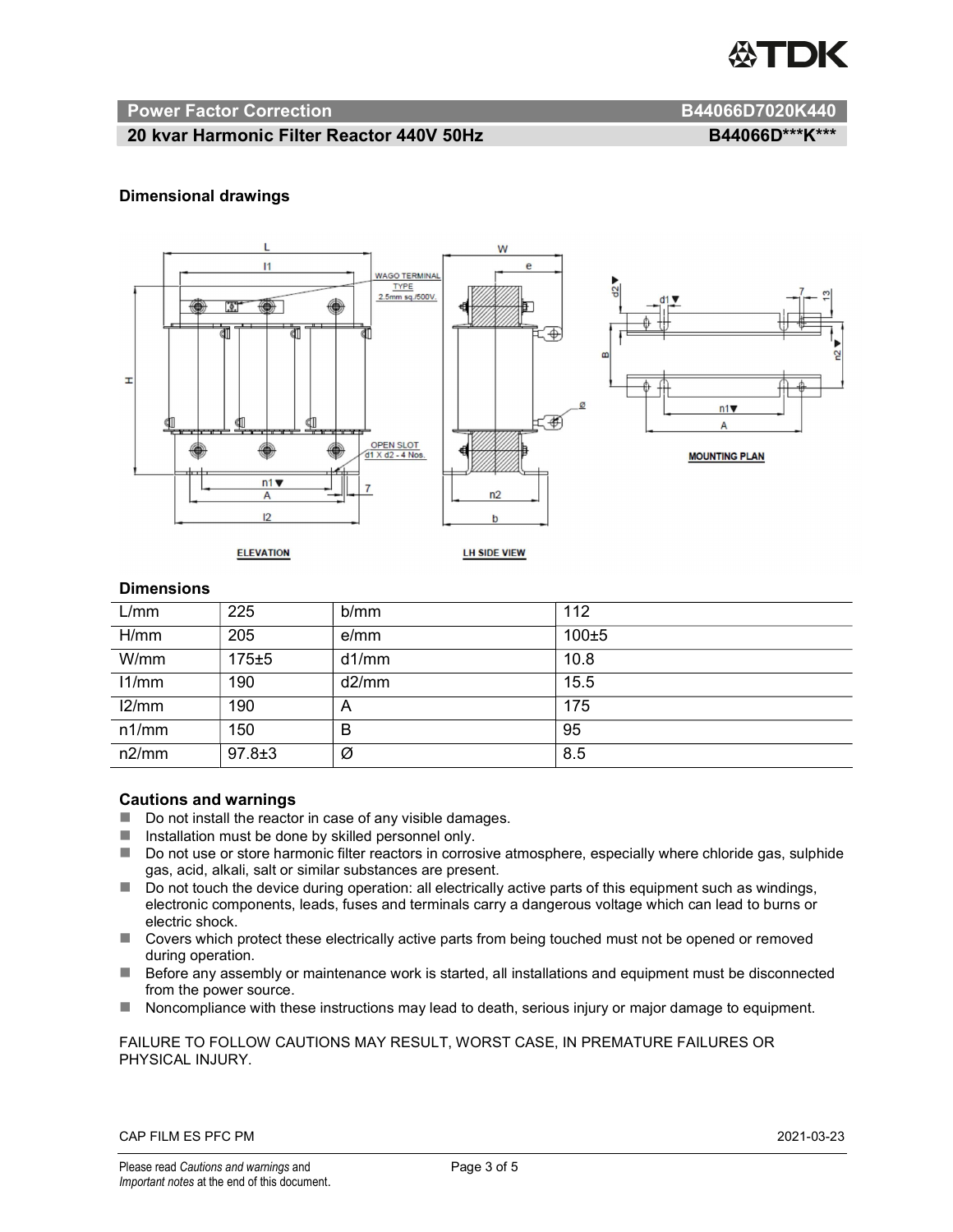

#### Power Factor Correction **B44066D7020K440**

#### 20 kvar Harmonic Filter Reactor 440V 50Hz BA4066D\*\*\*K\*\*\*

The following applies to all products named in this publication:

- 1. Some parts of this publication contain statements about the suitability of our products for certain areas of application. These statements are based on our knowledge of typical requirements that are often placed on our products in the areas of application concerned. We nevertheless expressly point out that such statements cannot be regarded as binding statements about the suitability of our products for a particular customer application. As a rule we are either unfamiliar with individual customer applications or less familiar with them than the customers themselves. For these reasons, it is always ultimately incumbent on the customer to check and decide whether a product with the properties described in the product specification is suitable for use in a particular customer application.
- 2. We also point out that in individual cases, a malfunction of electronic components or failure before the end of their usual service life cannot be completely ruled out in the current state of the art, even if they are operated as specified. In customer applications requiring a very high level of operational safety and especially in customer applications in which the malfunction or failure of an electronic component could endanger human life or health (e.g. in accident prevention or life-saving systems), it must therefore be ensured by means of suitable design of the customer application or other action taken by the customer (e.g. installation of protective circuitry or redundancy) that no injury or damage is sustained by third parties in the event of malfunction or failure of an electronic component.
- 3. The warnings, cautions and product-specific notes must be observed.
- 4. In order to satisfy certain technical requirements, some of the products described in this publication may contain substances subject to restrictions in certain jurisdictions (e.g. because they are classed as hazardous). Useful information on this will be found in our Material Data Sheets on the Internet (www.tdk-electronics.tdk.com/material). Should you have any more detailed questions, please contact our sales offices.
- 5. We constantly strive to improve our products. Consequently, the products described in this publication may change from time to time. The same is true of the corresponding product specifications. Please check therefore to what extent product descriptions and specifications contained in this publication are still applicable before or when you place an order.

We also reserve the right to discontinue production and delivery of products. Consequently, we cannot guarantee that all products named in this publication will always be available. The aforementioned does not apply in the case of individual agreements deviating from the foregoing for customer-specific products.

- 6. Unless otherwise agreed in individual contracts, all orders are subject to our General Terms and Conditions of Supply.
- 7. Our manufacturing sites serving the automotive business apply the IATF 16949 standard. The IATF certifications confirm our compliance with requirements regarding the quality management system in the automotive industry. Referring to customer requirements and customer specific requirements ("CSR") TDK always has and will continue to have the policy of respecting individual agreements. Even if IATF 16949 may appear to support the acceptance of unilateral requirements, we hereby like to emphasize that only requirements mutually agreed upon can and will be implemented in our Quality Management System. For clarification purposes we like to point out that obligations from IATF 16949 shall only become legally binding if individually agreed upon.